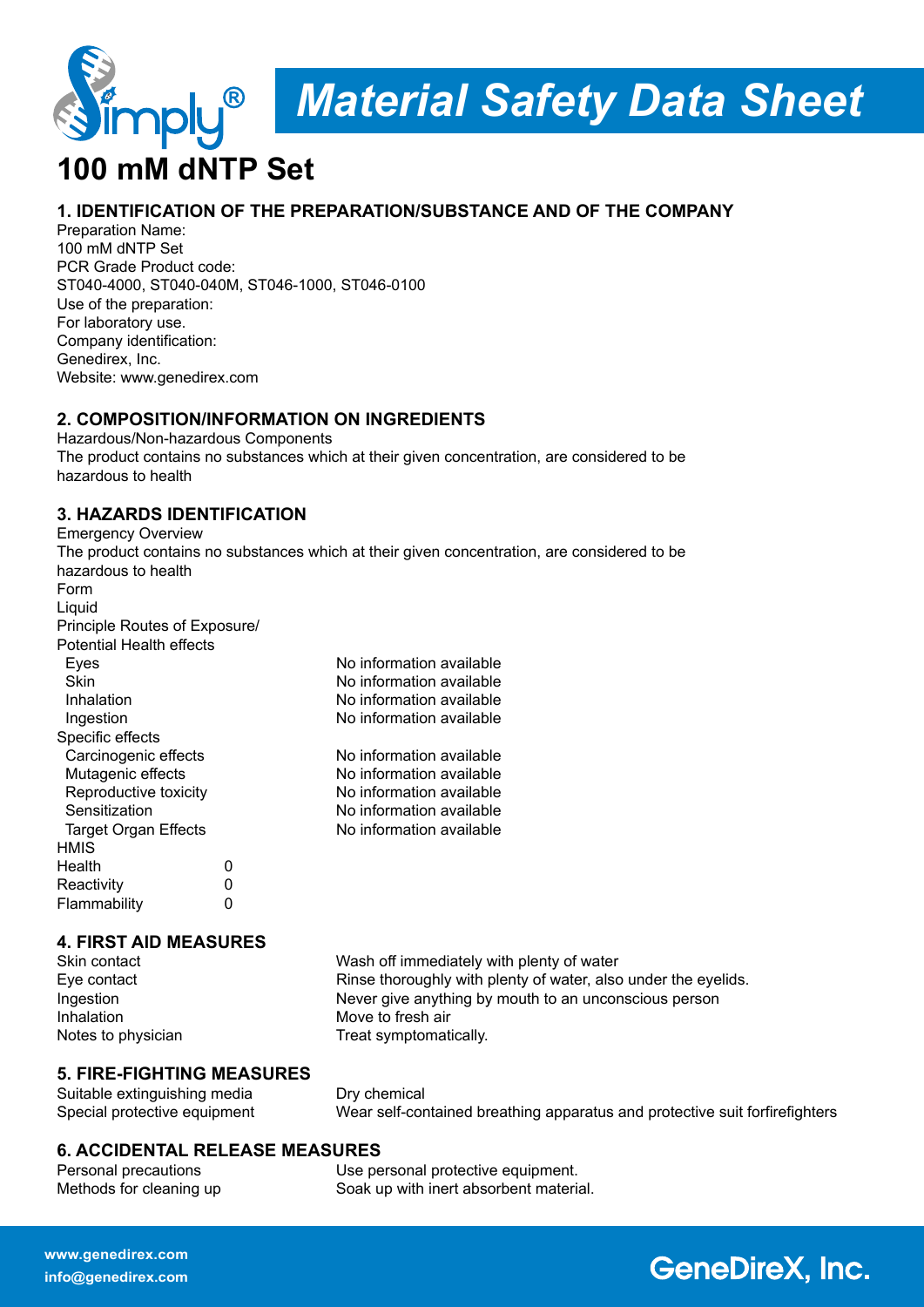

# *Material Safety Data Sheet*

# **7. HANDLING AND STORAGE**<br>Handling No

No special handling advice required Storage Keep in properly labelled contain

# **8. EXPOSURE CONTROLS / PERSONAL PROTECTION**

Occupational exposure controls Exposure limits Personal protective equipment Hand protection Skin and body protection **Lightweight protective clothing** Environmental exposure controls **Prevent** product from entering drains.

Engineering measures Ensure adequate ventilation, especially in confined areas Respiratory protection In case of insufficient ventilation wear suitable respiratory equipment<br>
Hand protection Protective gloves Eye protection Safety glasses with side-shields Hygiene measures **Handle in accordance with good industrial hygiene and safety practice** 

# **9. PHYSICAL AND CHEMICAL PROPERTIES**

General Information **Form Liquid** Important Health Safety and Environmental Informatio Boiling point/range The C No data available <sup>or</sup> C No data available <sup>or</sup> F No data available Melting point/range  $\begin{array}{cc}\n\text{N}\n\text{C}\n\end{array}$  No data available  $\begin{array}{cc}\n\text{C}\n\text{N}\n\text{C}\n\end{array}$  Mo data available  $\begin{array}{cc}\n\text{C}\n\text{N}\n\text{C}\n\end{array}$  and a vailable  $\begin{array}{cc}\n\text{C}\n\text{N}\n\text{C}\n\end{array}$ Flash point **Flash point** <sup>°</sup>C No data available <sup>•</sup>F No data available <sup>•</sup>F No data available <sup>•</sup>F No data available <sup>•</sup>F No data available Autoignition temperature Oxidizing properties No information available Water solubility No data available

# **10. STABILITY AND REACTIVITY**

Stability Stable.<br>
Materials to avoid Materials to avoid Hazardous decomposition products

No information available<br>No information available

Polymerization Hazardous polymerisation does not occur.

# **11. TOXICOLOGICAL INFORMA**

Acute toxicity Principle Routes of Exposure/ Potential Health effects Eyes Eyes **No information available**<br>
Skin Mo information available Inhalation **Inhalation** available in the No information available Ingestion **Internation** No information available Specific effects Carcinogenic effects No information available Mutagenic effects Noinformation available Reproductive toxicity No information available Sensitization **No information available** Target Organ Effects **No information available** 

# **12. ECOLOGICAL INFORMATION**

No information available

No information available Mobility No information available Biodegradation **Inherently biodegradable.**<br>Bioaccumulation **Information** Does not bioaccumulate. Does not bioaccumulate.

# **GeneDireX, Inc.**